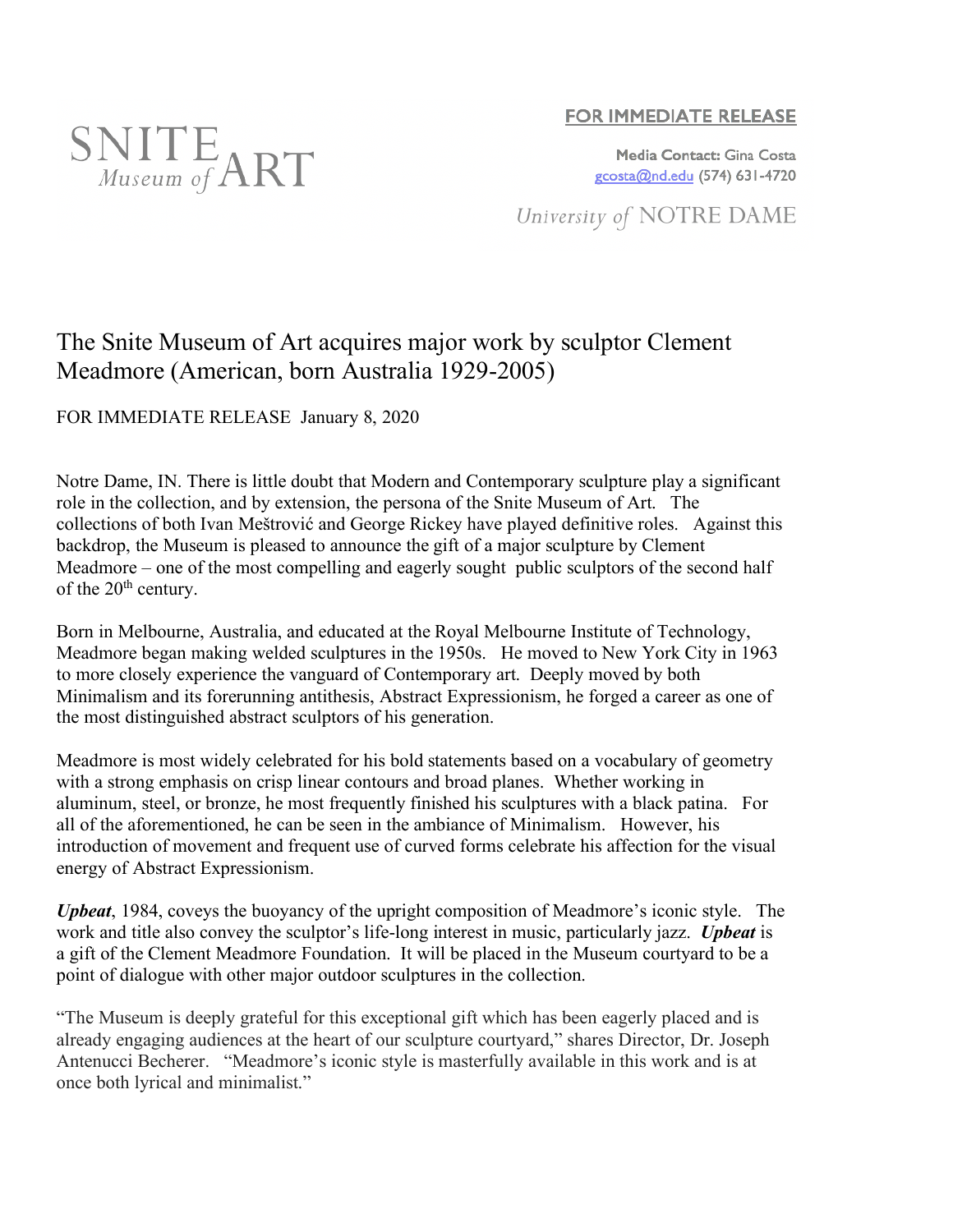

Clement Meadmore (American, born Australia. 1929-2005) *Upbeat*, 1984 Painted aluminum, Artist's Proof  $9'10''$  x 6'3" x 6'6" Gift of the Clement Meadmore Foundation

MEDIA CONTACT: If you would like high resolution images or in-depth information, please contact Gina Costa, Marketing and Public Relations Program Manager, (574) 631-4720, gcosta@nd.edu

## About The Snite Museum of Art, University of Notre Dame

Considered one of the finest university art museums in America, the Snite Museum's permanent collection contains over 25,000 works that represent many cultures and periods of world art history. Exceptional holdings include the Jack and Alfrieda Feddersen Collection of Rembrandt Etchings, the Noah L. and Muriel S. Butkin Collection of 19th-Century French Art, the John D. Reilly Collection of Old Master and 19th-Century Drawings, the Janos Scholz Collection of 19th-Century European Photographs, the Mr. and Mrs. Russell G. Ashbaugh Jr., Collection of Meštrović Sculpture and Drawings, the George Rickey Sculpture Archive, and the Virginia A. Marten Collection of 18th-Century Decorative Arts. Other collection strengths include Olmec and Mesoamerican art, 20th-century art, and Native American art.